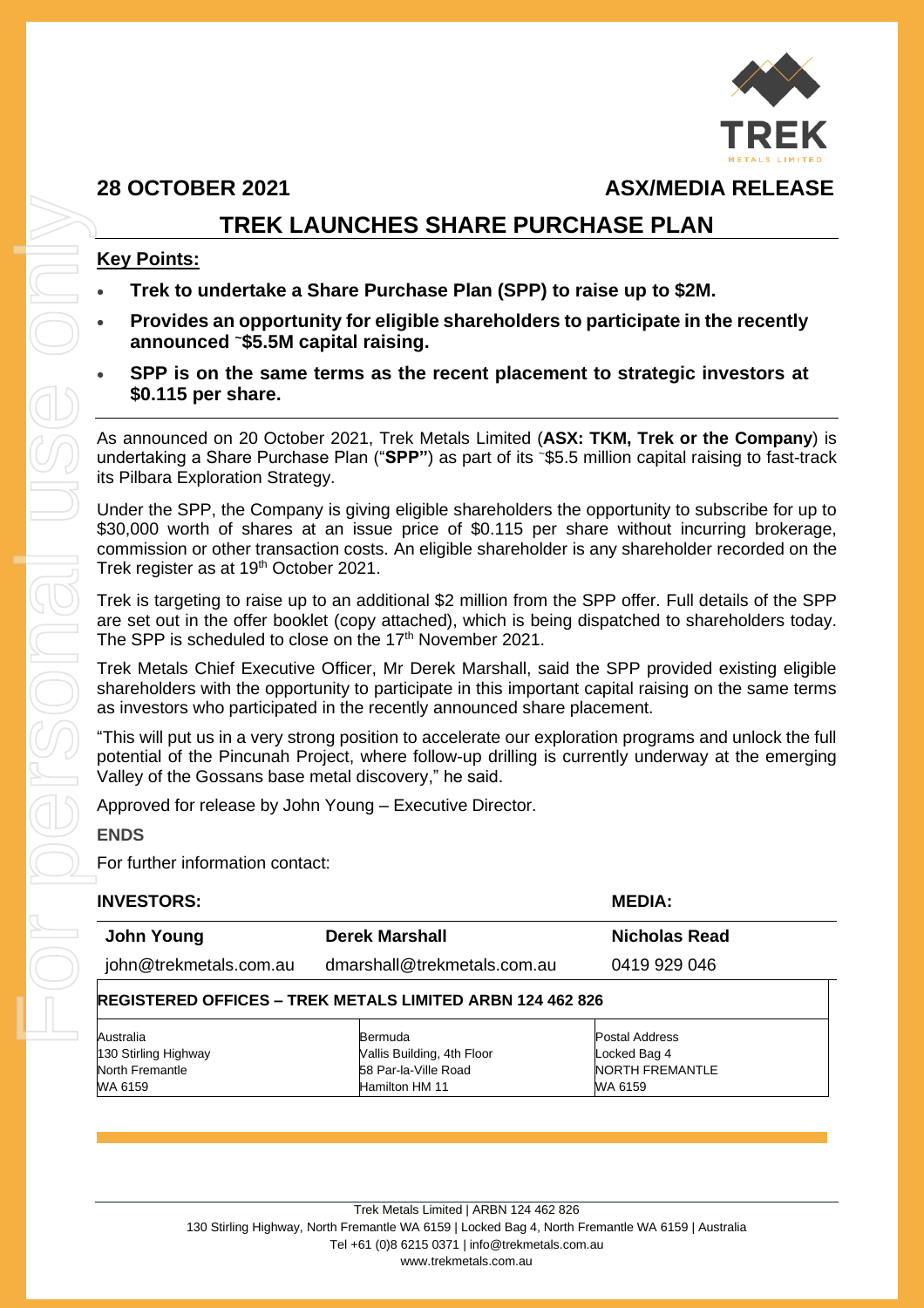

METALS LIMITED ABN 18 124 462 826

## **TREK METALS LIMITED ARBN 124 462 826**

For personal use only

# **SHARE PURCHASE PLAN**

Trek Metals Limited | ARBN 124 462 826 130 Stirling Highway, North Fremantle WA 6159 | Locked Bag 4, North Fremantle WA 6159 | Australia Bermuda Vallis Building, 4th Floor 58 Par-la-Ville Road. Hamilton HM 11 Tel +61 (0)8 6215 0371 [|info@trekmetals.com.au](mailto:info@trekmetals.com.au) [www.trekmetals.com.au](http://www.trekmetals.com.au/)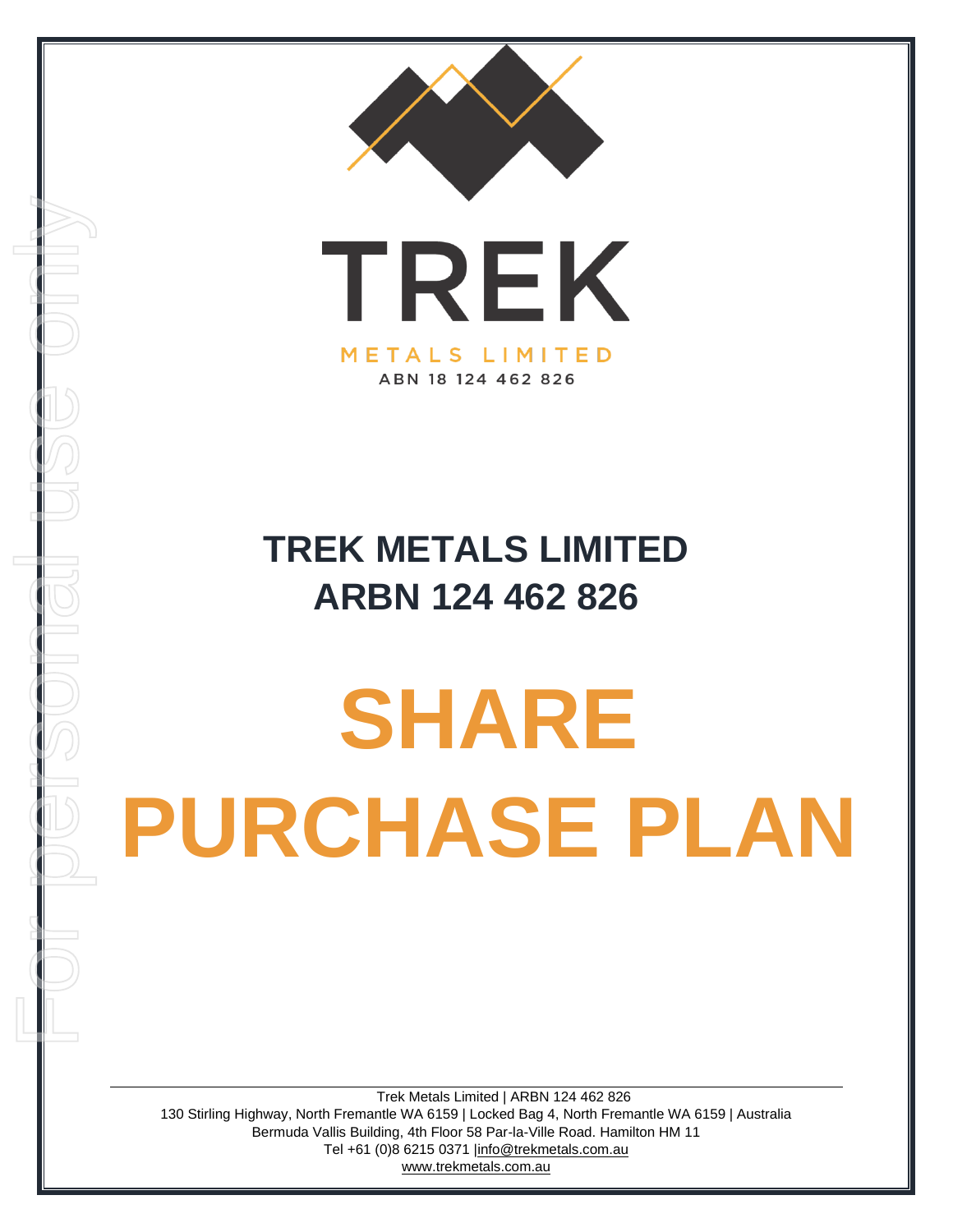28th October 2021



Dear Shareholder,

#### **Invitation to Participate in Share Purchase Plan**

On 20th October 2021, Trek Metals Limited (ARBN 124 462 826) (**Trek** or **the Company**) announced that it had received firm commitments for a placement of 30,434,783 fully paid ordinary shares (**Shares**) at a price of \$0.115 per Share to sophisticated, institutional and professional investors, raising approximately \$3.5 million (**Placement**).

In order to provide Eligible Shareholders (defined below) with the ability to participate in the Company's capital raising activities, the Company is pleased to provide details of a Share Purchase Plan (**Plan**).

Under the Plan, Eligible Shareholders will have the opportunity to purchase up to \$30,000 worth of Shares at the same price as the Placement, irrespective of the size of their shareholding, without incurring brokerage or transaction costs.

The offer under the Plan (**Offer**) is intending to raise \$2,000,000 on the terms and conditions (**Terms and Conditions**) contained in this letter. The Company may elect to accept additional subscriptions or alternatively close the Offer early and/or scale back applications.

#### **Shareholders Eligible to Participate in the Plan**

Participation under the Plan is optional and is available exclusively to shareholders of the Company who are registered as holders of Shares at 5.00pm (WST) on 19th October 2021 (**Record Date**) and whose registered address is in Australia or New Zealand (**Eligible Shareholders**).

#### **Share Purchase Plan**

The Plan entitles Eligible Shareholders, irrespective of the size of their shareholding, to purchase up to \$30,000 worth of Shares at an issue price of \$0.115 (**Price**) being the same price as the Shares offered to sophisticated and professional investors under the Placement. The Price represents a discount of 19.07% to \$0.1421 (being the volume weighted average market price (**VWAP**) of the Shares over the last five trading days on which sales in the Shares were recorded before the day on which the Plan was announced.

Whilst the Company intends to raise approximately \$2,000,000 under the Plan, the Company reserves the right to accept additional applications subject to shareholder demand and compliance with the ASX Listing Rules. In accordance with the ASX Listing Rules, the maximum number of Shares that can be issued under a share purchase plan is that amount equal to 30% of the Company's existing issued share capital. Accordingly, as at the date of this document (assuming the Placement has completed) the maximum number of Shares which will be issued under this Plan will be 87,791,542. If the Placement has not completed as at the date of this document the maximum number of Shares which will be issued under this Plan will be 78,661,107.

Depending on applications received, the Company may, in its absolute discretion, undertake a scale back so that not more than \$2,000,000 is raised under the Plan Scale back decisions are made by the Board and are final.

The directors of the Company who are Eligible Shareholders may participate under the Plan and have indicated that they intend to do so.

An application form for the Plan (**Application Form**) is included in this package.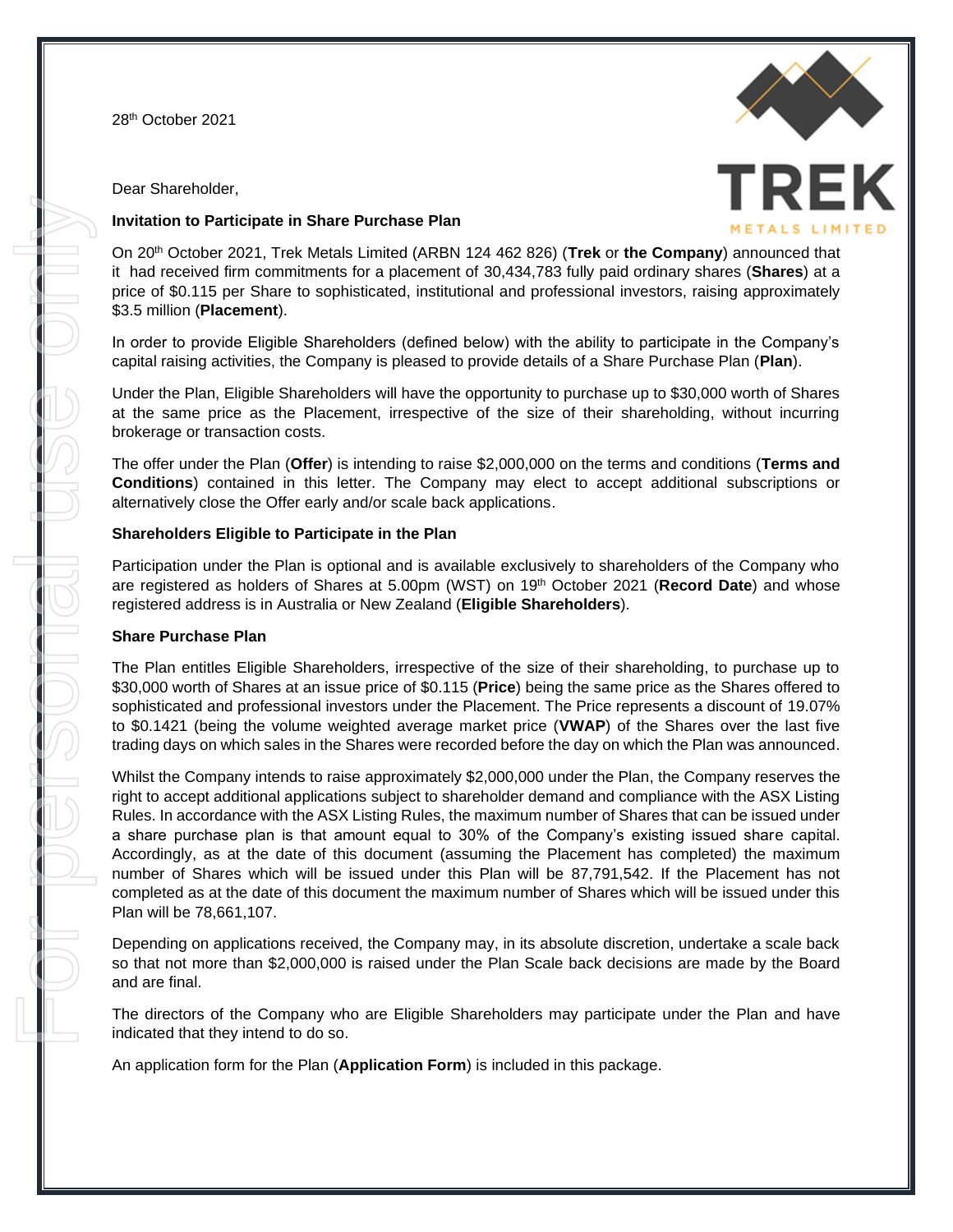#### **Current Activities**

Details of the Company's current activities are set out in the announcements made by the Company to the ASX and are available from the ASX platform (ASX: TKM), or the Company's website at [www.trekmetals.com.au.](http://www.trekmetals.com.au/)

#### **Use of Funds**

The proceeds raised under the Plan and the Placement will be used to fund Exploration and Evaluation activities at the Company's Pilbara exploration projects, administration and corporate costs and for general working capital.

#### **How much can you invest?**

Eligible Shareholders may each apply for a maximum of \$30,000 worth of Shares and a minimum of \$2,000 worth of Shares under the Plan.

#### **How to accept this Offer**

To apply for Shares under the Plan, please follow the instructions on the enclosed personalised Application Form.

Eligible Shareholders may participate by selecting only one of the following offers to purchase Shares under the Plan:

|         | <b>Total amount payable</b> | Number of Shares which may be purchased |
|---------|-----------------------------|-----------------------------------------|
| Offer A | \$30,000                    | 260,869                                 |
| Offer B | \$25,000                    | 217,391                                 |
| Offer C | \$20,000                    | 173,913                                 |
| Offer D | \$15,000                    | 130,434                                 |
| Offer E | \$10,000                    | 86,956                                  |
| Offer F | \$5,000                     | 43,478                                  |
| Offer G | \$2,000                     | 17,391                                  |

The number of Shares to which you are entitled will be calculated by dividing the subscription amount you have selected by the Price, rounded down.

All payments in accordance with the options set out in your Application Form (**Application**) must be received by the **Closing Date of 17th November 2021**. If the exact amount of money is not tendered with your Application, the Company reserves the right to either:

- (a) return your application monies and not issue any Shares to you; or
- (b) issue to you the number of Shares that would have been issued had you applied for the highest designated amount that is less than the amount of your payment and refund the excess application money to you by cheque as soon as possible, without interest.

The Company confirms that if the amount to be refunded is less than the issue price of one Share, being \$0.115, it will not be refunded and will be retained by the Company.

Once an Application has been made it cannot be revoked.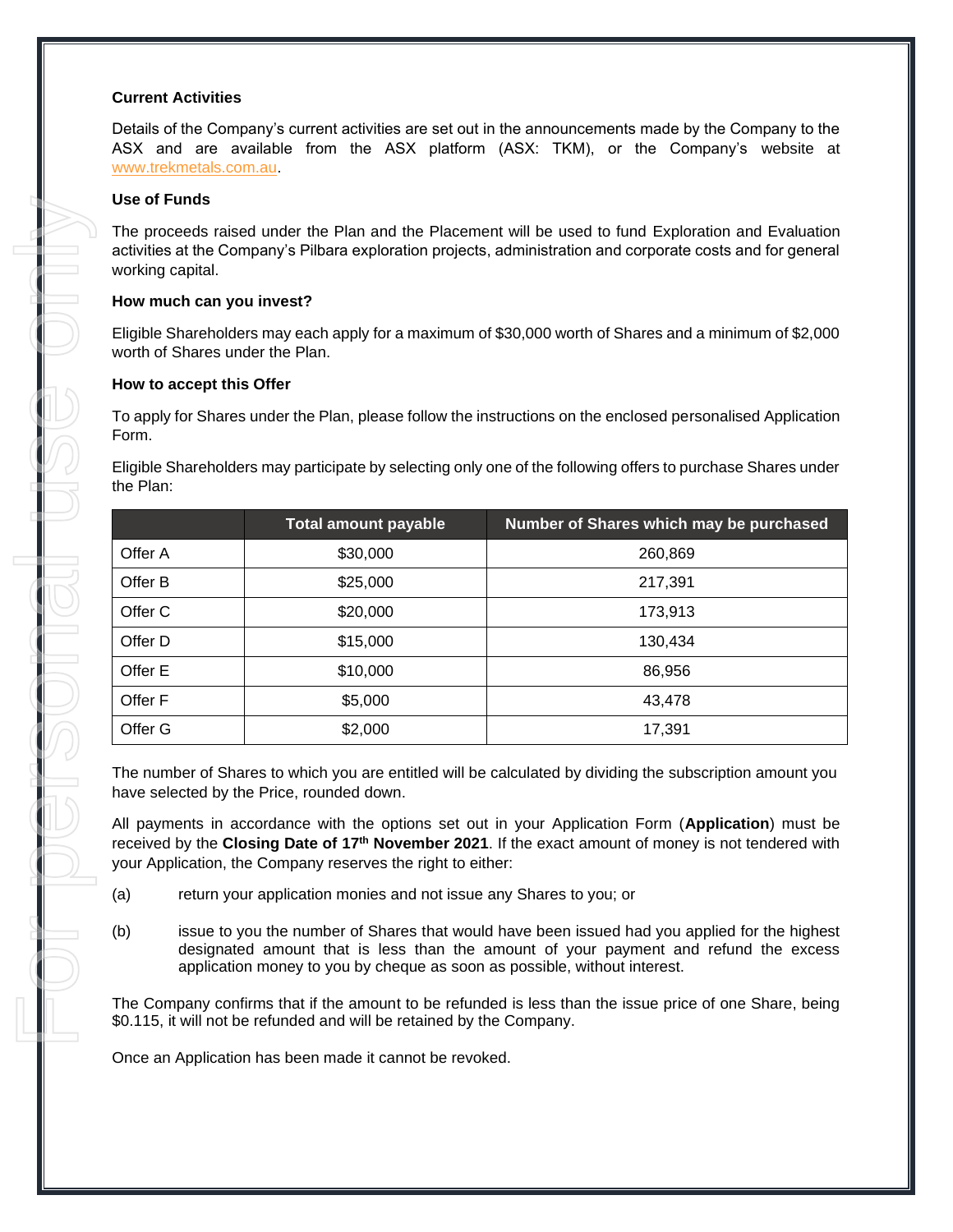#### **Multiple Holdings**

The maximum investment any Eligible Shareholder may apply for will remain \$30,000 even if an Eligible Shareholder receives more than one Offer (whether in respect of a joint holding or because the Eligible Shareholder has more than one holding under a separate account). It is the responsibility of the applicant to ensure that the aggregate of the application amount paid for the Shares the subject of the Application and any other shares and interests in the class applied for by you under the Plan or any similar arrangement in the 12 months prior to the date of submission does not exceed \$30,000.

#### **Custodians and Nominees**

Eligible Shareholders who hold Shares as Custodian or Nominee (**Custodian**) for one or more persons on the Record Date (**Beneficiary**) may apply for up to a maximum amount of \$30,000 worth of Shares in respect of each Beneficiary who is resident in Australia or New Zealand, subject to providing a Custodian Certificate to the Company, as described in the Terms and Conditions enclosed with this letter. Please refer to the Terms and Conditions for more details.

#### **Relationship of Issue Price with Market Price**

On the last trading day immediately prior to the announcement date of the Offer, the closing price of the Shares traded on ASX was \$0.135. The market price of Shares in the Company may rise and fall between the date of the Offer and the date that any Shares are issued to you as a result of your Application under this Offer.

By making an Application under this Offer and applying for Shares under the Plan, each Eligible Shareholder will be acknowledging that although the Price is at a discount, Shares are a speculative investment and the price of Shares on ASX may change between the date of the Company announcing its intention to make an Offer and the date of issue of Shares under that Offer and that the value of the Shares received under the Plan may rise or fall accordingly.

The Board recommends that you obtain your own financial and taxation advice in relation to the Offer and consider price movements of Shares in the Company prior to making an Application under this Offer.

#### **Additional Information and Important Dates**

The offer of Shares under the Plan is made in accordance with ASIC Corporations (Share and Interest Purchase Plans) Instrument 2019/547 and therefore does not require a prospectus for the purposes of Chapter 6D of the *Corporations Act 2001* (Cth) (**Corporations Act**).

The Offer cannot be transferred, and the Directors of the Company reserve the right in their absolute discretion to reject, or scale back, on an equitable basis, any Application. Shares issued under the Plan will be issued no more than five business days after the Closing Date of the Offer. Application for quotation on ASX of the new Shares will be made immediately following the issue of those Shares.

The maximum amount proposed to be raised under the Offer is \$2,000,000. The Company, however, reserves absolute discretion regarding the final amount raised under the Offer, subject to the ASX Listing Rules.

In the event of oversubscription by the Closing Date the Directors may, in their absolute discretion, scaleback applications on an equitable basis. Scale-back for Shares held by Custodians will be applied at the level of the underlying Beneficiary. Directors may also, in their absolute discretion, decide to increase acceptances in the event of oversubscriptions.

If the Company rejects or scales-back an Application or purported application, the Company will promptly return to the shareholder the relevant Application monies, without interest.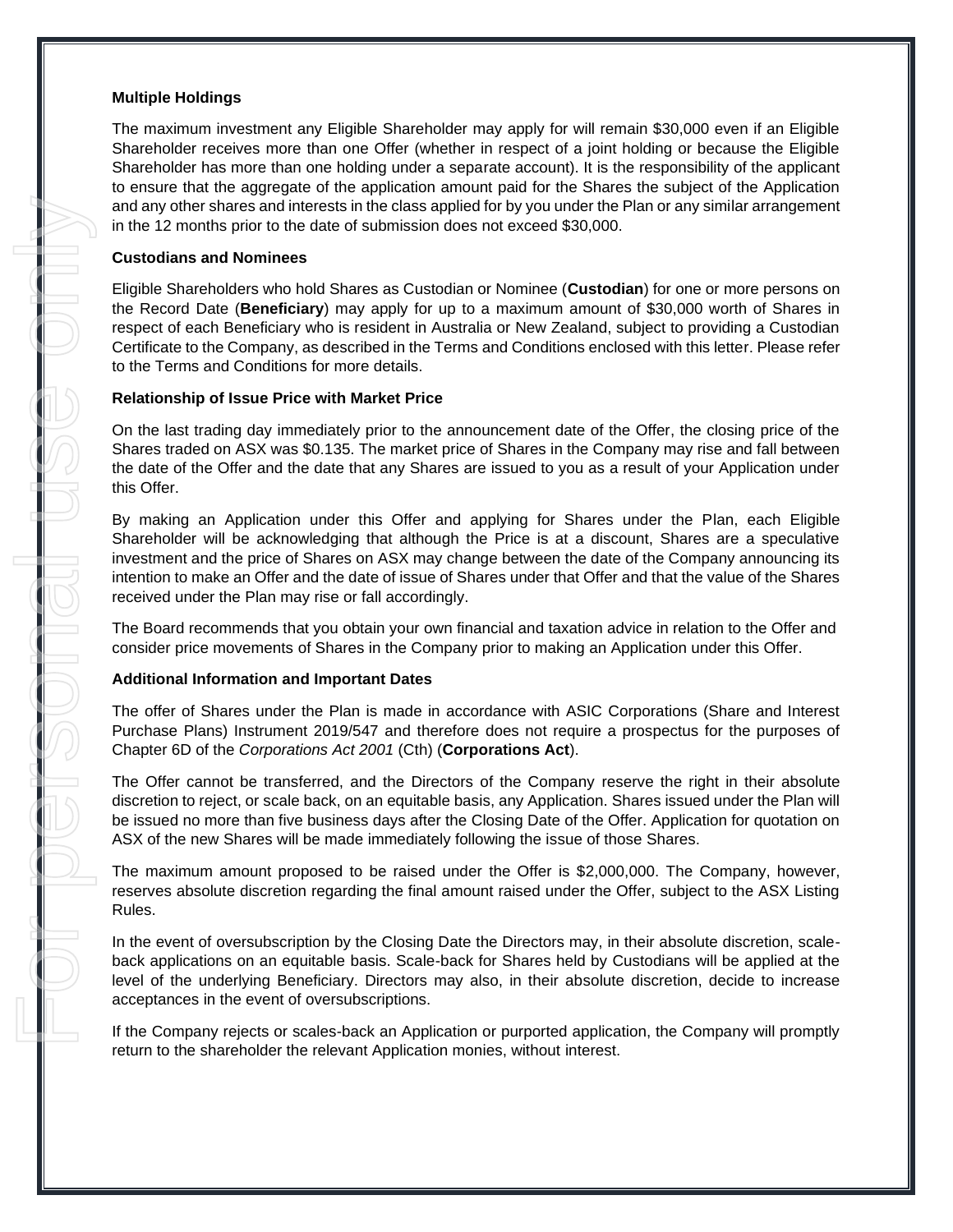#### **Foreign offer restrictions**

This document may not be released or distributed in any country other than Australia and New Zealand. This document does not constitute an offer to sell, or a solicitation of an offer to buy, securities in any other country. In particular, any securities described in this document have not been, and will not be, registered under the US Securities Act of 1933 (as amended) and may not be offered or sold in the United States except in transactions exempt from, or not subject to, registration under the US Securities Act and applicable US state securities laws.

#### **New Zealand Shareholders**

The Shares offered under the Plan are not being offered or sold to the public within New Zealand other than to existing shareholders of the Company with registered addresses in New Zealand and to whom the Offer is being made in reliance on the *Financial Markets Conduct (Incidental Offers) Exemption Notice 2016 (as amended)* (New Zealand).

This document has not been registered, filed with or approved by any New Zealand regulatory authority under the *Financial Markets Conduct Act 2013* (New Zealand). This document is not an investment statement or prospectus under New Zealand law and is not required to, and may not, contain all the information that an investment statement or prospectus under New Zealand law is required to contain.

#### **Shortfall Placement**

In the event that less than \$2,000,000 is applied for under the Plan, the full amount of the shortfall may be placed at the discretion of the Board subject to compliance with all necessary legal requirements. The Company confirms that any issue of shortfall will be placed subject to the Company's compliance with ASX Listing Rule 7.1 at the time of issue. As at the date of this document, assuming that all Shares subscribed for under the Placement are issued, the Company will have the capacity to issue 26,178,640 Shares under its ASX Listing Rule 7.1 capacity. If the Placement has not completed as at the date of this document, the Company will have the capacity to issue 35,468,054 Shares under its ASX Listing Rule 7.1 capacity. Where the shortfall exceeds the Company's available placement capacity, the shortfall will only be placed if shareholder approval is obtained.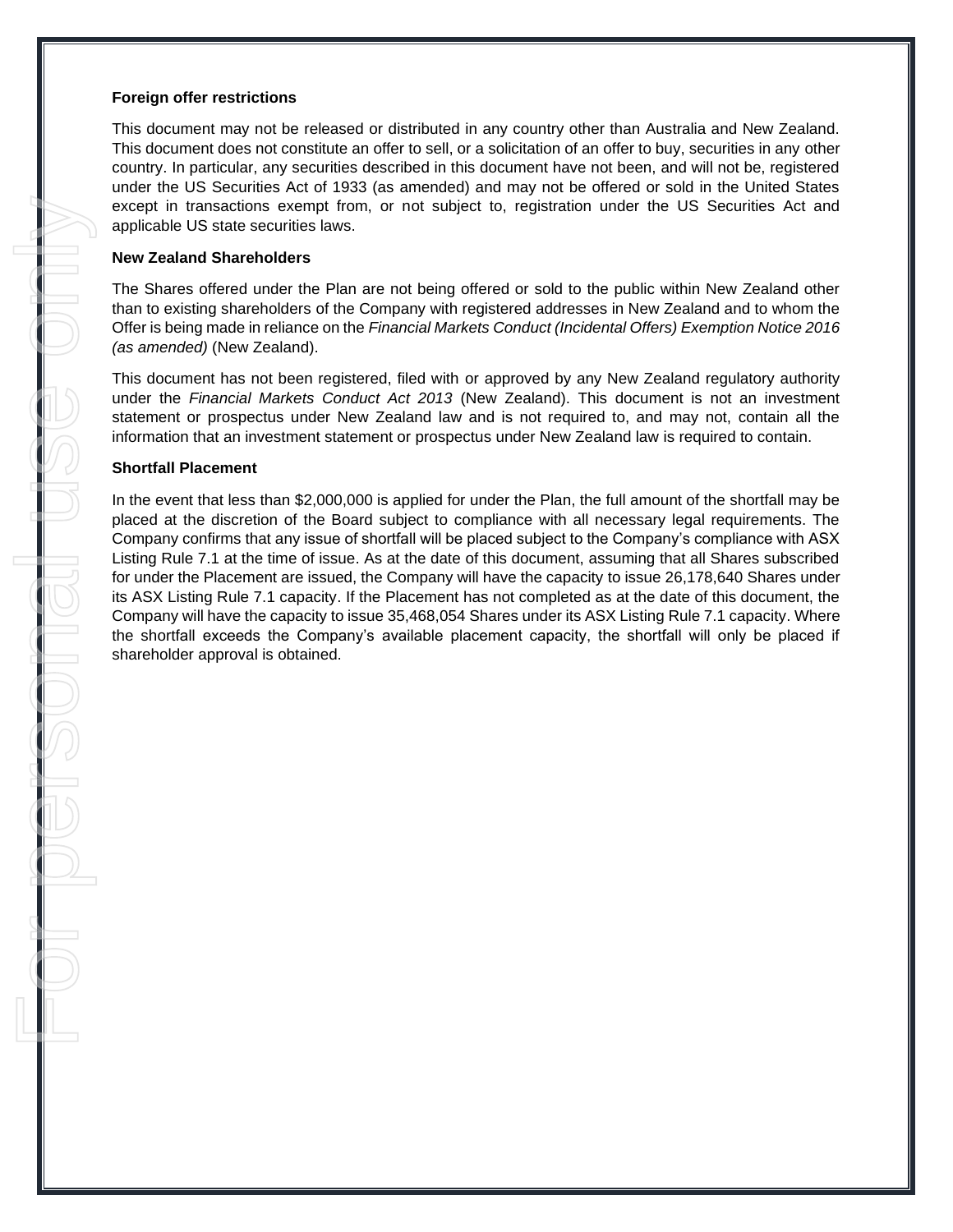#### **Indicative Timetable\***

| Record Date for Share Purchase Plan                                                                     | 5.00pm (WST) 19th October 2021 |
|---------------------------------------------------------------------------------------------------------|--------------------------------|
| Announce Share Purchase Plan and placement<br>and Lodge Appendix 3B                                     | 20 <sup>th</sup> October 2021  |
| Issue of Shares under Placement, and lodge<br>Appendix 2A and Cleansing Notice with ASX                 | 26 <sup>th</sup> October 2021  |
| Dispatch Share Purchase Plan booklet to<br>shareholders and release Offer Letter on the ASX<br>platform | 28 <sup>th</sup> October 2021  |
| Opening date for Share Purchase Plan                                                                    | 28 <sup>th</sup> October 2021  |
| Closing date for Share Purchase Plan                                                                    | 17 <sup>th</sup> November 2021 |
| Announcement of result of Share Purchase Plan                                                           | 22 <sup>nd</sup> November 2021 |
| Issue of new Shares under the Share Purchase<br>Plan and lodge Appendix 2A                              | 23 <sup>rd</sup> November 2021 |

**\*These dates are indicative only. The Company may vary the dates and times of the Offer without notice. Accordingly, shareholders are encouraged to submit their Applications as early as possible.**

Should you wish to discuss any information contained in this letter further, do not hesitate to contact Trek's Company Secretary, Russell Hardwick on 08 6215 0371 or email *rhardwick@trekmetals.com.au.* 

Yours faithfully

**John Young Executive Director TREK METALS LIMITED**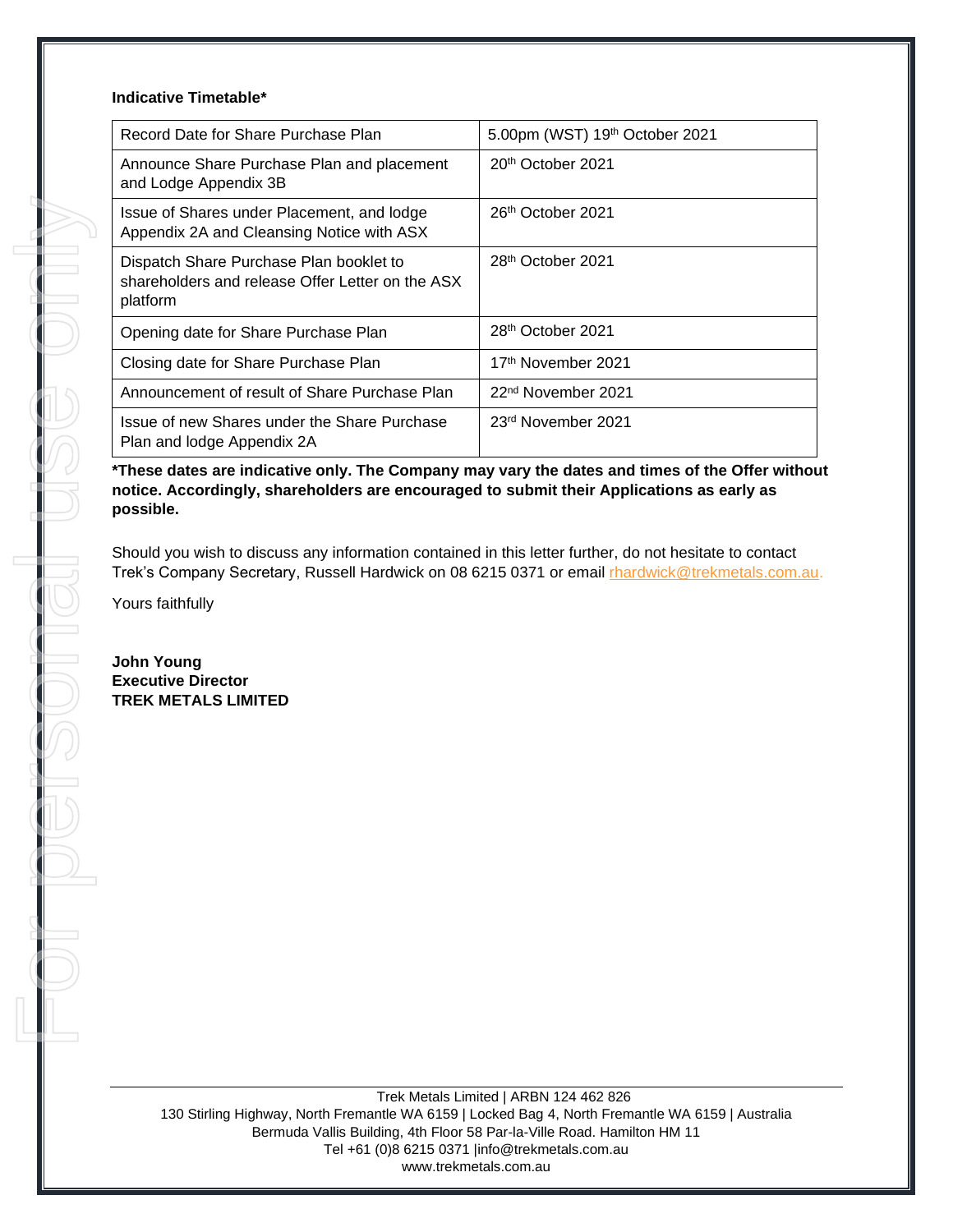

#### **Share Purchase Plan - Terms and Conditions**

#### **Purpose**

The purpose of the Share Purchase Plan (**the Plan**), which will be conducted in conjunction with the Placement, is to offer shareholders of Trek Metals Limited (ARBN 124 462 826) (**Trek** or **the Company**) the opportunity to acquire additional fully paid ordinary shares in the Company (**Shares**) up to a maximum of \$30,000 (when combined with any shares issued under any share purchase plan in the 12 months preceding the date of the Plan) and a minimum of \$2,000 worth of Shares.

The issue price of \$0.115 under the Plan will be at a discount of 19.07% to the volume weighted average market price of the Shares over the last five trading days on which sales in the Shares were recorded prior to the date the Plan was announced.

The Company is intending to raise \$2,000,000 under the Plan. The Shares will not attract brokerage costs and will be issued without the need for the Company to issue a prospectus. The Plan is governed upon such terms and conditions as the board of directors of the Company, in its absolute discretion, sees fit.

#### **No Financial Advice**

This document does not provide financial advice and has been prepared without taking account of any person's investment objectives, financial situation or particular needs. You should consider the appropriateness of participating in the Plan having regard to your investment objectives, financial situation or particular needs. Shareholders should seek independent financial and taxation advice before making any investment decision in relation to these matters.

#### **Shareholders Eligible to Participate**

Holders of Shares that are registered with an Australian or New Zealand address at the Record Date are eligible shareholders (**Eligible Shareholders**) and may participate in the Plan, unless such registered shareholder holds Shares on behalf of another person who resides outside Australia or New Zealand. Due to foreign securities laws, it is not practical for shareholders (or beneficial shareholders) resident in other countries to be offered the opportunity to participate in the Plan.

Participation in the Plan is optional and is subject to these Terms and Conditions. Offers made under the Plan are non-renounceable (i.e. Eligible Shareholders may not transfer their rights to any Shares offered under the Plan). Eligible Shareholders who wish to take up Shares issued under the Plan agree to be bound by the Company's constitution in respect of Shares issued under the Plan.

An offer may, at the discretion of the directors of the Company (**Directors**), be made under the Plan once a year. The maximum amount which any shareholder may subscribe for in any consecutive 12-month period is \$30,000. The Directors may also determine in their discretion the minimum amount for participation, the multiple of Shares to be offered under the Plan and the period the offer is available to Eligible Shareholders.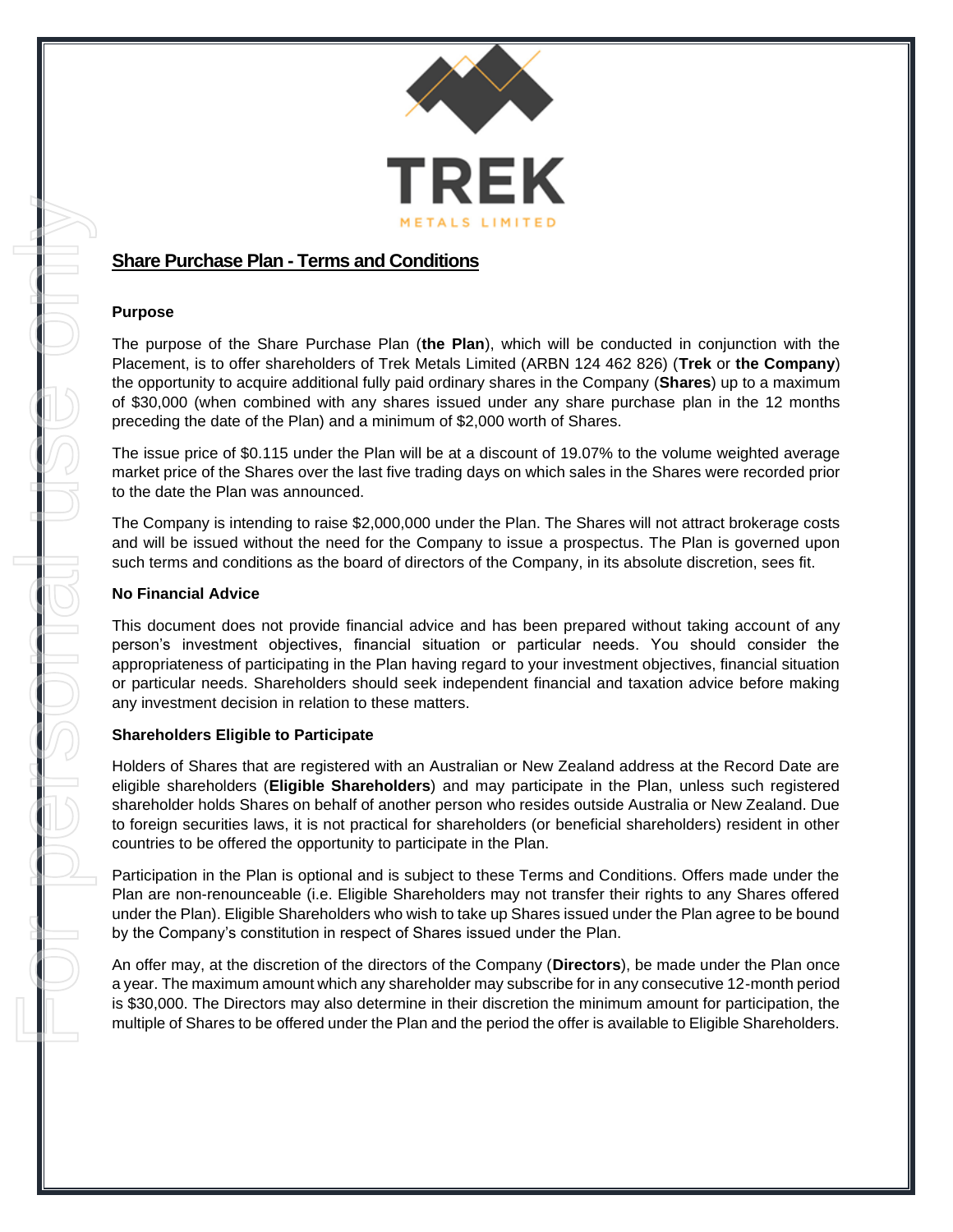#### **Custodians, trustees and nominees**

If you are an Eligible Shareholder and hold Shares as a custodian (as defined in ASIC Corporations (Share and Interest Purchase Plans) Instrument 2019/547 (**ASIC CI 2019/547**) (refer below) (**Custodian**) or in any more specific ASIC relief granted to the Company in relation to the Plan), you may apply for up to \$30,000 worth of new Shares for each beneficiary for whom you act as custodian provided you complete and submit, together with an Application, a certificate (**Custodian Certificate**) with the following information:

- (a) that you held Shares on behalf of:
	- (i) one or more other persons that are not custodians; and/or
	- (ii) another custodian (**Downstream Custodian**) that holds beneficial interests in Shares on behalf of one or more other persons who are resident in Australia or New Zealand, to which those beneficial interests relate,

(each **a Participating Beneficiary**) at the Record Date who have subsequently instructed you, and/or the Downstream Custodian, to apply for Shares under the Plan on their behalf;

- (b) the number of Participating Beneficiaries and their names and addresses;
- (c) the number of Shares that you hold on behalf of each Participating Beneficiary;
- (d) the number or dollar amount of Shares that each Participating Beneficiary has instructed you, either directly or indirectly through a Downstream Custodian, to apply for on their behalf;
- (e) that the application price for Shares applied under the Offer for each Participating Beneficiary for whom you act in addition to the application price for any other Shares issued to you as custodian (as a result of instruction given to you as Custodian or a Downstream Custodian) for that Participating Beneficiary under any arrangement similar to the Plan in the prior 12 months does not exceed \$30,000;
- (f) that a copy of the written offer document was given to each Participating Beneficiary; and
- (g) where you hold Shares on behalf of a Participating Beneficiary indirectly, through one or more Downstream Custodians, the name and address of each Downstream Custodian.

For the purposes of ASIC CI 2019/547 you are a '**Custodian**' if you provide a custodial or depository service in relation to shares of a body or interests in a registered scheme and you:

- (a) hold an Australian financial services licence covering the provision of a custodial or depository service;
- (b) are exempt from the requirement to hold an Australian financial services licence covering the provision of a custodial or depository service;
- (c) hold an Australian financial services licence covering the operation of an IDPS or is a responsible entity of an IDPS-like scheme;
- (d) are a trustee of a self-managed superannuation fund or a superannuation master trust; or
- (e) are a registered holder of shares or interests in the class and is noted on the register of members of the body or scheme as holding the shares or interests on account of another person.

If you hold Shares as a trustee or nominee for another person or persons but are not a Custodian as defined above, you cannot participate for beneficiaries in the manner described above. In this case, the rules for multiple single holdings (above) apply.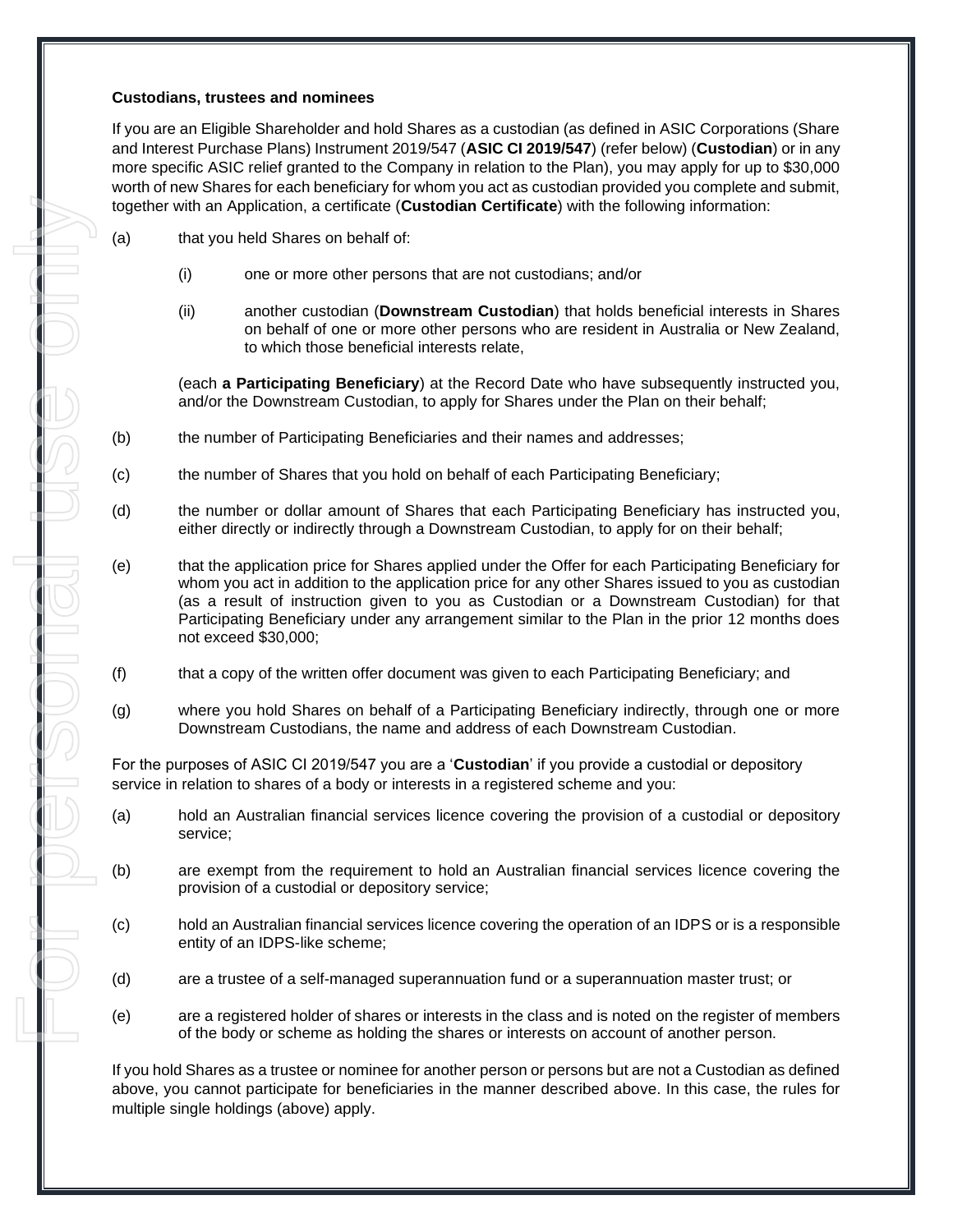Custodians should request a Custodian Certificate when making an Application on behalf of Participating Beneficiaries. To request a Custodian Certificate and if you would like further information on how to apply, you should contact the Company's share registry at any time from 8.30am to 5.00pm (WST) Monday to Friday during the Offer period.

The Company reserves the right to reject any Application to the extent it considers that the Application (whether alone or in conjunction with other Applications) does not comply with these requirements. The Company reserves the right to reject Applications in accordance with these Terms and Conditions.

#### **Price of Shares**

The price of Shares to be issued under the Plan is \$0.115 which represents a discount of 19.07% of the volume weighted average market price for the Shares over the last five trading days on which sales in the Shares were recorded prior to the date the Plan was announced, being \$0.135.

#### **Applications and Notices**

At the discretion of the Directors, the Company will send Eligible Shareholders a letter of offer and acceptance procedures, inviting them to subscribe for Shares under the Plan, and accompanied by these Terms and Conditions of the Plan and an Application Form. Applications will not be accepted after the Closing Date of the Offer being 17th November 2021. Over subscriptions to an offer may be refunded without interest.

Notices and statements made by the Company to participants may be given in any manner prescribed by its Constitution.

#### **Acknowledgement**

By completing an Application and making the associated payment in accordance with the options on your Application Form, you:

- (a) irrevocably and unconditionally agree to the terms and conditions of the Plan and the terms and conditions of the Application Form and agree not to do any act or thing that would be contrary to the spirit, intention or purpose of the Plan;
- (b) warrant that all details and statements in your Application are true and complete and not misleading;
- (c) agree that your Application will be irrevocable and unconditional (that is, it cannot be withdrawn even if the market price of the Shares is less than the Price);
- (d) warrant that you are an Eligible Shareholder and are eligible to participate in the Plan;
- (e) acknowledge that no interest will be paid on any application monies held pending the issue of Shares under the Plan or subsequently refunded to you for any reason;
- (f) acknowledge that the Company and its officers and agents, are not liable for any consequences of the exercise or non-exercise of its discretions referred to in these terms and conditions;
- (g) acknowledge and agree that if you are acting as a trustee, nominee or Custodian, each beneficial holder on whose behalf you are participating is resident in Australia or New Zealand, and you have not sent these Terms and Conditions, an Offer Document, or any materials relating to the Plan, to any person outside Australia and New Zealand;
- (h) if you are applying on your own behalf (and not as a Custodian), acknowledge and agree that:
	- (i) you are not applying for Shares with an application price of more than \$30,000 under the Plan (including by instructing a Custodian to acquire Shares on your behalf under the Plan); and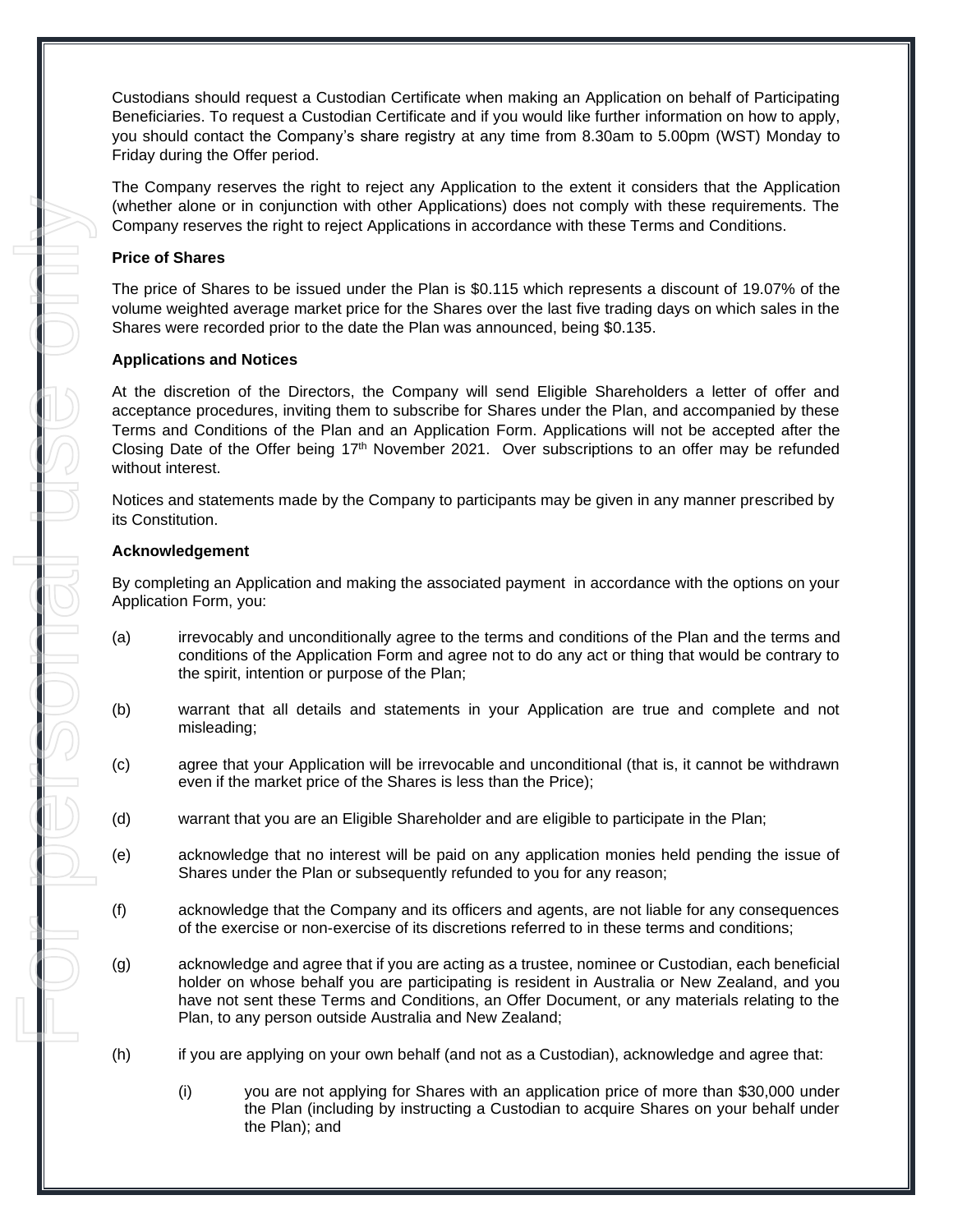- (ii) the total of the application price for the following does not exceed \$30,000:
	- (A) the Shares the subject of the Application;
	- (B) any other Shares issued to you under the Plan or any similar arrangement in the 12 months before the Application (excluding Shares applied for but not issued);
	- (C) any other Shares which you have instructed a Custodian to acquire on your behalf under the Plan; and
	- (D) any other Shares issued to a Custodian in the 12 months before the Application as a result of an instruction given by you to the Custodian to apply for Shares on your behalf under an arrangement similar to the Plan.
- (i) if you are a Custodian and are applying on behalf of a Participating Beneficiary on whose behalf you hold Shares, acknowledge and agree that:
	- (i) you are a Custodian (defined above);
	- (ii) you hold Shares (directly or indirectly) on behalf of one or more Participating Beneficiaries;
	- (iii) you held Shares on behalf of the Participating Beneficiary as at the Record Date who has instructed you to apply for Shares on their behalf under the Plan;
	- (iv) each Participating Beneficiary on whose behalf you are applying for Shares has been given a copy of this document;
	- (v) the application price for the Shares applied for on behalf of the Participating Beneficiary, and any other Shares applied for on their behalf under a similar arrangement in the previous 12 months (excluding shares applied for but not issued), does not exceed \$30,000; and
	- (vi) the information in the Custodian Certificate submitted with your Application is true, correct and not misleading;
- (j) agree to be bound by the constitution of the Company (as amended from time to time);
- (k) acknowledge that none of the Company, its advisers or agents, has provided you with any financial product or investment advice or taxation advice in relation to the Plan, or has any obligation to provide such advice; and
- (l) authorise the Company, and its officers and agents, to correct minor or easily rectified errors in, or omissions from, your Application including the Application Form and to complete the Application by the insertion of any missing detail.

#### **Placement of Shortfall**

Any shortfall from the Offer may be placed at the discretion of the Directors. The Company confirms that any issue of shortfall will be placed subject to the Company's compliance with ASX Listing Rule 7.1. As at the date of this document and assuming all Shares under the Placement have been issued, the Company will have capacity to issue 26,178,640 Shares under its ASX Listing Rule 7.1 capacity.

#### **Issue of Shares**

Shares to be issued under the Plan will be issued as soon as reasonably practicable after the Closing Date and in any event no more than five business days of the Closing Date and will rank equally in all respects with all other fully paid ordinary shares in the capital of the Company from the date of issue.

For personal use only